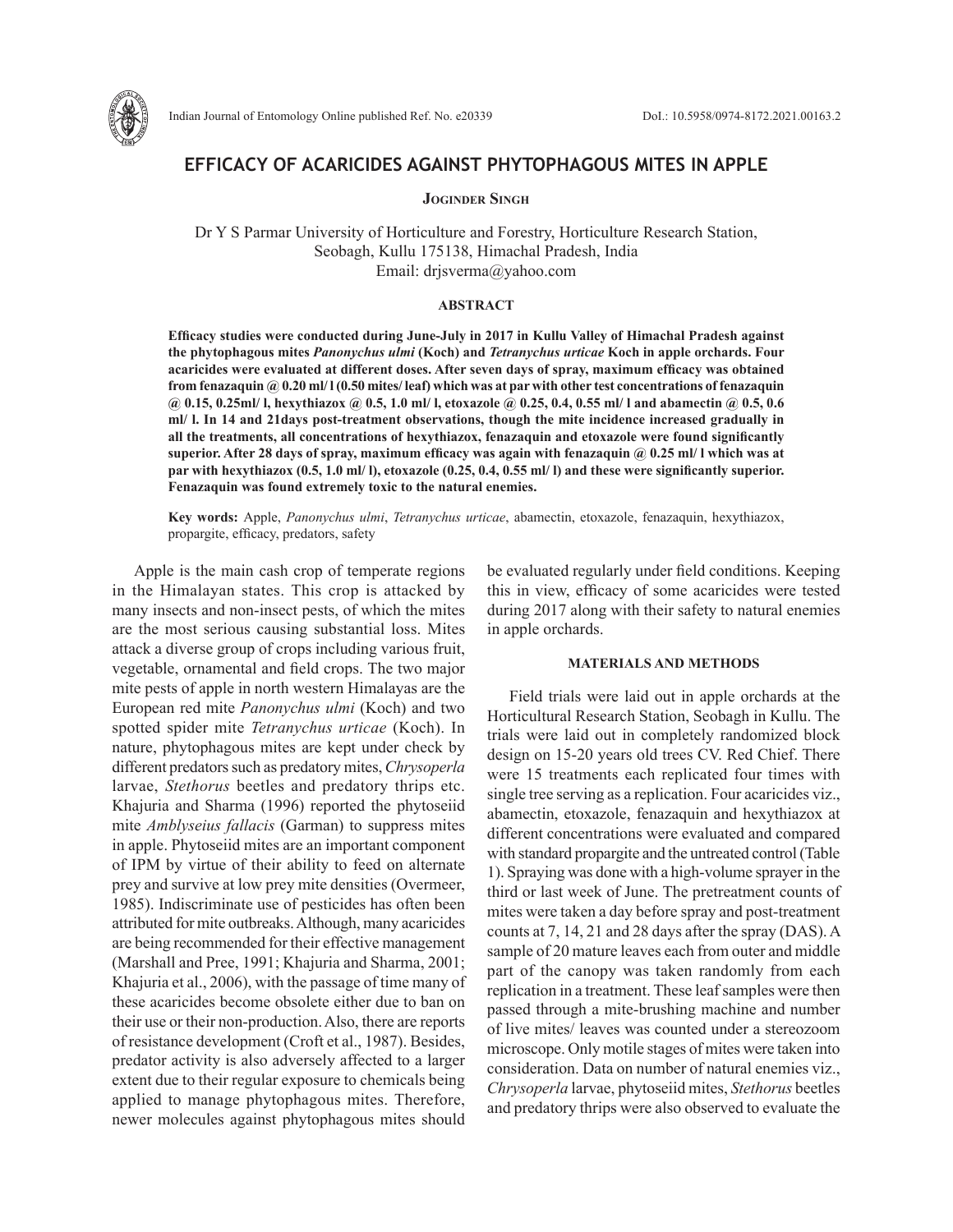| an anni a<br>l<br>ı                                        |
|------------------------------------------------------------|
|                                                            |
|                                                            |
|                                                            |
|                                                            |
|                                                            |
|                                                            |
|                                                            |
|                                                            |
| $\frac{1}{2}$                                              |
| ١                                                          |
| then at accounted a count physical parameter $\frac{1}{2}$ |
|                                                            |
| :<br>;<br>;<br>ξ<br>Γ                                      |
|                                                            |
| $\frac{1}{2}$<br>$\ddot{\phantom{0}}$<br>l                 |

|                                                                            | Dose              |                |                                                                                                                                                                                                                                                                                                                                    |                                                                                                                                                                                                                                                                                                            |       |                                                                                                                                                                                                                                                                                                                                                  |                                                                                                                                                                                                                                                                                                                                                                                                                                                                                                                         |                                                                                                                                                                                                                                                                                                                                  |          |                                                                                |                                                                                                                                                                                                                                                                                                                                                                                                                                      |
|----------------------------------------------------------------------------|-------------------|----------------|------------------------------------------------------------------------------------------------------------------------------------------------------------------------------------------------------------------------------------------------------------------------------------------------------------------------------------|------------------------------------------------------------------------------------------------------------------------------------------------------------------------------------------------------------------------------------------------------------------------------------------------------------|-------|--------------------------------------------------------------------------------------------------------------------------------------------------------------------------------------------------------------------------------------------------------------------------------------------------------------------------------------------------|-------------------------------------------------------------------------------------------------------------------------------------------------------------------------------------------------------------------------------------------------------------------------------------------------------------------------------------------------------------------------------------------------------------------------------------------------------------------------------------------------------------------------|----------------------------------------------------------------------------------------------------------------------------------------------------------------------------------------------------------------------------------------------------------------------------------------------------------------------------------|----------|--------------------------------------------------------------------------------|--------------------------------------------------------------------------------------------------------------------------------------------------------------------------------------------------------------------------------------------------------------------------------------------------------------------------------------------------------------------------------------------------------------------------------------|
| Treatments                                                                 | $\mbox{(ml/l)}$   | $20 \text{nm}$ |                                                                                                                                                                                                                                                                                                                                    | $\begin{array}{l} 14\,D\,A\\ 14.28\\ 14.53\\ 3.60\\ 6.00\\ 6.00\\ 7.75\end{array},\\ \begin{array}{l} 6,60\\ 7,61\\ 8,83\\ 7,10\\ 8,83\\ 3.60\\ 7,10\\ 8,85\\ 7,11\\ 7,8\\ 8,8\\ 7,11\\ 7,8\\ 8,8\\ 7,11\\ 7,8\\ 8\\ 8,8\\ 7,11\\ 7,8\\ 8\\ 9\end{array},\\ \begin{array}{l} 6,60\\ 7,60\\ 8,8\\ 7,11\\ 7$ | 21 DA | $\begin{array}{l} \n 8 \text{ DAD} \\ \n 74.73 \text{ } (3.94) \\ \n 94.73 \text{ } (5.91) \\ \n 95.03 \text{ } (5.91) \\ \n 96.03 \text{ } (5.91) \\ \n 97.03 \text{ } (5.91) \\ \n 98.03 \text{ } (5.91) \\ \n 99.03 \text{ } (5.91) \\ \n 99.03 \text{ } (5.91) \\ \n 99.03 \text{ } (5.91) \\ \n 99.03 \text{ } (5.91) \\ \n 99.03 \text{ }$ |                                                                                                                                                                                                                                                                                                                                                                                                                                                                                                                         | $7 DM \overline{) \overline{) \overline{130}} \begin{bmatrix} 1.30 \\ 0.87 \\ 1.30 \\ 0.99 \\ 0.99 \\ 0.90 \\ 0.90 \\ 0.90 \\ 0.90 \\ 0.90 \\ 0.90 \\ 0.90 \\ 0.90 \\ 0.90 \\ 0.90 \\ 0.90 \\ 0.90 \\ 0.90 \\ 0.90 \\ 0.90 \\ 0.90 \\ 0.90 \\ 0.90 \\ 0.90 \\ 0.90 \\ 0.90 \\ 0.90 \\ 0.90 \\ 0.90 \\ 0.90 \\ 0.90 \\ 0.90 \\ 0$ |          |                                                                                |                                                                                                                                                                                                                                                                                                                                                                                                                                      |
| Abamectin                                                                  | 0.3               |                |                                                                                                                                                                                                                                                                                                                                    |                                                                                                                                                                                                                                                                                                            |       |                                                                                                                                                                                                                                                                                                                                                  |                                                                                                                                                                                                                                                                                                                                                                                                                                                                                                                         |                                                                                                                                                                                                                                                                                                                                  |          |                                                                                |                                                                                                                                                                                                                                                                                                                                                                                                                                      |
| 1.9EC                                                                      |                   |                |                                                                                                                                                                                                                                                                                                                                    |                                                                                                                                                                                                                                                                                                            |       |                                                                                                                                                                                                                                                                                                                                                  |                                                                                                                                                                                                                                                                                                                                                                                                                                                                                                                         |                                                                                                                                                                                                                                                                                                                                  |          |                                                                                |                                                                                                                                                                                                                                                                                                                                                                                                                                      |
| Abamectin                                                                  | 0.4               |                |                                                                                                                                                                                                                                                                                                                                    |                                                                                                                                                                                                                                                                                                            |       |                                                                                                                                                                                                                                                                                                                                                  |                                                                                                                                                                                                                                                                                                                                                                                                                                                                                                                         |                                                                                                                                                                                                                                                                                                                                  |          |                                                                                |                                                                                                                                                                                                                                                                                                                                                                                                                                      |
| 1.9EC                                                                      |                   |                |                                                                                                                                                                                                                                                                                                                                    |                                                                                                                                                                                                                                                                                                            |       |                                                                                                                                                                                                                                                                                                                                                  |                                                                                                                                                                                                                                                                                                                                                                                                                                                                                                                         |                                                                                                                                                                                                                                                                                                                                  |          |                                                                                |                                                                                                                                                                                                                                                                                                                                                                                                                                      |
| Abamectin                                                                  | $\widetilde{S}$ 0 |                |                                                                                                                                                                                                                                                                                                                                    |                                                                                                                                                                                                                                                                                                            |       |                                                                                                                                                                                                                                                                                                                                                  |                                                                                                                                                                                                                                                                                                                                                                                                                                                                                                                         |                                                                                                                                                                                                                                                                                                                                  |          |                                                                                |                                                                                                                                                                                                                                                                                                                                                                                                                                      |
| 1.9EC                                                                      |                   |                |                                                                                                                                                                                                                                                                                                                                    |                                                                                                                                                                                                                                                                                                            |       |                                                                                                                                                                                                                                                                                                                                                  |                                                                                                                                                                                                                                                                                                                                                                                                                                                                                                                         |                                                                                                                                                                                                                                                                                                                                  |          |                                                                                |                                                                                                                                                                                                                                                                                                                                                                                                                                      |
| Abamectin                                                                  | $0.\overline{6}$  |                |                                                                                                                                                                                                                                                                                                                                    |                                                                                                                                                                                                                                                                                                            |       |                                                                                                                                                                                                                                                                                                                                                  |                                                                                                                                                                                                                                                                                                                                                                                                                                                                                                                         |                                                                                                                                                                                                                                                                                                                                  |          |                                                                                |                                                                                                                                                                                                                                                                                                                                                                                                                                      |
| 1.9EC                                                                      |                   |                | $\begin{array}{l} [140] \\[-4.0ex] [-14.0ex] [-14.0ex] [-14.0ex] [-14.0ex] [-14.0ex] [-14.0ex] [-14.0ex] [-14.0ex] [-14.0ex] [-14.0ex] [-14.0ex] [-14.0ex] [-14.0ex] [-14.0ex] [-14.0ex] [-14.0ex] [-14.0ex] [-14.0ex] [-14.0ex] [-14.0ex] [-14.0ex] [-14.0ex] [-14.0ex] [-14.0ex] [-14.0ex] [-14.0ex] [-14.0ex] [-14.0ex] [-14.0$ |                                                                                                                                                                                                                                                                                                            |       |                                                                                                                                                                                                                                                                                                                                                  | $\begin{array}{l} \Xi\, \mathcal{C}\rangle\cong\mathbb{R}\times\mathbb{R}\times\mathbb{R}\times\mathbb{R}\times\mathbb{R}\times\mathbb{R}\times\mathbb{R}\times\mathbb{R}\times\mathbb{R}\times\mathbb{R}\times\mathbb{R}\times\mathbb{R}\times\mathbb{R}\times\mathbb{R}\times\mathbb{R}\times\mathbb{R}\times\mathbb{R}\times\mathbb{R}\times\mathbb{R}\times\mathbb{R}\times\mathbb{R}\times\mathbb{R}\times\mathbb{R}\times\mathbb{R}\times\mathbb{R}\times\mathbb{R}\times\mathbb{R}\times\mathbb{R}\times\mathbb$ |                                                                                                                                                                                                                                                                                                                                  |          | $\begin{array}{l} \n\hline\n4.13 \\ 0.26 \\ 1.30 \\ 1.45 \\ 0.50\n\end{array}$ | $\begin{array}{l} 3.35_{10}^{3} \text{ s} \ \hline 1.78 \text{ }\overset{\text{a}}{0.5} \text{ } \overset{\text{a}}{0.5} \text{ } \overset{\text{a}}{1.1} \text{ } \overset{\text{a}}{1.1} \text{ } \overset{\text{a}}{1.1} \text{ } \overset{\text{a}}{0.5} \text{ } \overset{\text{a}}{0.5} \text{ } \overset{\text{b}}{1.1} \text{ } \overset{\text{c}}{1.1} \text{ } \overset{\text{c}}{1.1} \text{ } \overset{\text{c}}{1.1} \$ |
| Etoxazole                                                                  | $\overline{0}$ .  |                |                                                                                                                                                                                                                                                                                                                                    |                                                                                                                                                                                                                                                                                                            |       |                                                                                                                                                                                                                                                                                                                                                  |                                                                                                                                                                                                                                                                                                                                                                                                                                                                                                                         |                                                                                                                                                                                                                                                                                                                                  |          |                                                                                |                                                                                                                                                                                                                                                                                                                                                                                                                                      |
| 10SC                                                                       |                   |                |                                                                                                                                                                                                                                                                                                                                    |                                                                                                                                                                                                                                                                                                            |       |                                                                                                                                                                                                                                                                                                                                                  |                                                                                                                                                                                                                                                                                                                                                                                                                                                                                                                         |                                                                                                                                                                                                                                                                                                                                  |          |                                                                                |                                                                                                                                                                                                                                                                                                                                                                                                                                      |
| Etoxazole                                                                  | 0.25              |                |                                                                                                                                                                                                                                                                                                                                    |                                                                                                                                                                                                                                                                                                            |       |                                                                                                                                                                                                                                                                                                                                                  |                                                                                                                                                                                                                                                                                                                                                                                                                                                                                                                         |                                                                                                                                                                                                                                                                                                                                  |          |                                                                                |                                                                                                                                                                                                                                                                                                                                                                                                                                      |
| 10SC                                                                       |                   |                |                                                                                                                                                                                                                                                                                                                                    |                                                                                                                                                                                                                                                                                                            |       |                                                                                                                                                                                                                                                                                                                                                  |                                                                                                                                                                                                                                                                                                                                                                                                                                                                                                                         |                                                                                                                                                                                                                                                                                                                                  |          |                                                                                |                                                                                                                                                                                                                                                                                                                                                                                                                                      |
| Etoxazole                                                                  | 0.4               |                |                                                                                                                                                                                                                                                                                                                                    |                                                                                                                                                                                                                                                                                                            |       |                                                                                                                                                                                                                                                                                                                                                  |                                                                                                                                                                                                                                                                                                                                                                                                                                                                                                                         |                                                                                                                                                                                                                                                                                                                                  |          |                                                                                |                                                                                                                                                                                                                                                                                                                                                                                                                                      |
| 10SC                                                                       |                   |                |                                                                                                                                                                                                                                                                                                                                    |                                                                                                                                                                                                                                                                                                            |       |                                                                                                                                                                                                                                                                                                                                                  |                                                                                                                                                                                                                                                                                                                                                                                                                                                                                                                         |                                                                                                                                                                                                                                                                                                                                  |          |                                                                                |                                                                                                                                                                                                                                                                                                                                                                                                                                      |
| Etoxazole                                                                  | 0.55              |                |                                                                                                                                                                                                                                                                                                                                    |                                                                                                                                                                                                                                                                                                            |       |                                                                                                                                                                                                                                                                                                                                                  |                                                                                                                                                                                                                                                                                                                                                                                                                                                                                                                         |                                                                                                                                                                                                                                                                                                                                  |          |                                                                                |                                                                                                                                                                                                                                                                                                                                                                                                                                      |
| 10SC                                                                       |                   |                |                                                                                                                                                                                                                                                                                                                                    |                                                                                                                                                                                                                                                                                                            |       |                                                                                                                                                                                                                                                                                                                                                  |                                                                                                                                                                                                                                                                                                                                                                                                                                                                                                                         |                                                                                                                                                                                                                                                                                                                                  |          |                                                                                |                                                                                                                                                                                                                                                                                                                                                                                                                                      |
| Fenazaquin                                                                 | 0.15              |                |                                                                                                                                                                                                                                                                                                                                    |                                                                                                                                                                                                                                                                                                            |       |                                                                                                                                                                                                                                                                                                                                                  |                                                                                                                                                                                                                                                                                                                                                                                                                                                                                                                         |                                                                                                                                                                                                                                                                                                                                  |          |                                                                                |                                                                                                                                                                                                                                                                                                                                                                                                                                      |
| 20SC                                                                       |                   |                |                                                                                                                                                                                                                                                                                                                                    |                                                                                                                                                                                                                                                                                                            |       |                                                                                                                                                                                                                                                                                                                                                  |                                                                                                                                                                                                                                                                                                                                                                                                                                                                                                                         |                                                                                                                                                                                                                                                                                                                                  |          |                                                                                |                                                                                                                                                                                                                                                                                                                                                                                                                                      |
| Fenazaquin                                                                 | 0.20              |                |                                                                                                                                                                                                                                                                                                                                    |                                                                                                                                                                                                                                                                                                            |       |                                                                                                                                                                                                                                                                                                                                                  |                                                                                                                                                                                                                                                                                                                                                                                                                                                                                                                         |                                                                                                                                                                                                                                                                                                                                  |          |                                                                                |                                                                                                                                                                                                                                                                                                                                                                                                                                      |
| 20SC                                                                       |                   |                |                                                                                                                                                                                                                                                                                                                                    |                                                                                                                                                                                                                                                                                                            |       |                                                                                                                                                                                                                                                                                                                                                  |                                                                                                                                                                                                                                                                                                                                                                                                                                                                                                                         |                                                                                                                                                                                                                                                                                                                                  |          |                                                                                |                                                                                                                                                                                                                                                                                                                                                                                                                                      |
| Fenazaquin                                                                 | 0.25              |                |                                                                                                                                                                                                                                                                                                                                    |                                                                                                                                                                                                                                                                                                            |       |                                                                                                                                                                                                                                                                                                                                                  |                                                                                                                                                                                                                                                                                                                                                                                                                                                                                                                         |                                                                                                                                                                                                                                                                                                                                  |          |                                                                                |                                                                                                                                                                                                                                                                                                                                                                                                                                      |
| 20SC                                                                       |                   |                |                                                                                                                                                                                                                                                                                                                                    |                                                                                                                                                                                                                                                                                                            |       |                                                                                                                                                                                                                                                                                                                                                  |                                                                                                                                                                                                                                                                                                                                                                                                                                                                                                                         |                                                                                                                                                                                                                                                                                                                                  |          |                                                                                |                                                                                                                                                                                                                                                                                                                                                                                                                                      |
| Hexythiazox                                                                | 0.5               |                |                                                                                                                                                                                                                                                                                                                                    |                                                                                                                                                                                                                                                                                                            |       |                                                                                                                                                                                                                                                                                                                                                  |                                                                                                                                                                                                                                                                                                                                                                                                                                                                                                                         |                                                                                                                                                                                                                                                                                                                                  |          |                                                                                |                                                                                                                                                                                                                                                                                                                                                                                                                                      |
| 5.45EC                                                                     |                   |                |                                                                                                                                                                                                                                                                                                                                    |                                                                                                                                                                                                                                                                                                            |       |                                                                                                                                                                                                                                                                                                                                                  |                                                                                                                                                                                                                                                                                                                                                                                                                                                                                                                         |                                                                                                                                                                                                                                                                                                                                  |          |                                                                                |                                                                                                                                                                                                                                                                                                                                                                                                                                      |
| Hexythiazox                                                                |                   |                |                                                                                                                                                                                                                                                                                                                                    |                                                                                                                                                                                                                                                                                                            |       |                                                                                                                                                                                                                                                                                                                                                  |                                                                                                                                                                                                                                                                                                                                                                                                                                                                                                                         |                                                                                                                                                                                                                                                                                                                                  |          |                                                                                |                                                                                                                                                                                                                                                                                                                                                                                                                                      |
| 5.45EC                                                                     |                   |                |                                                                                                                                                                                                                                                                                                                                    |                                                                                                                                                                                                                                                                                                            |       |                                                                                                                                                                                                                                                                                                                                                  |                                                                                                                                                                                                                                                                                                                                                                                                                                                                                                                         |                                                                                                                                                                                                                                                                                                                                  |          |                                                                                |                                                                                                                                                                                                                                                                                                                                                                                                                                      |
| Propargite                                                                 |                   |                |                                                                                                                                                                                                                                                                                                                                    |                                                                                                                                                                                                                                                                                                            |       |                                                                                                                                                                                                                                                                                                                                                  |                                                                                                                                                                                                                                                                                                                                                                                                                                                                                                                         |                                                                                                                                                                                                                                                                                                                                  |          |                                                                                |                                                                                                                                                                                                                                                                                                                                                                                                                                      |
| <b>S7EC</b>                                                                |                   |                |                                                                                                                                                                                                                                                                                                                                    |                                                                                                                                                                                                                                                                                                            |       |                                                                                                                                                                                                                                                                                                                                                  |                                                                                                                                                                                                                                                                                                                                                                                                                                                                                                                         |                                                                                                                                                                                                                                                                                                                                  |          |                                                                                |                                                                                                                                                                                                                                                                                                                                                                                                                                      |
| $\bigcirc$ ontrol                                                          | water spra        |                |                                                                                                                                                                                                                                                                                                                                    |                                                                                                                                                                                                                                                                                                            |       |                                                                                                                                                                                                                                                                                                                                                  |                                                                                                                                                                                                                                                                                                                                                                                                                                                                                                                         |                                                                                                                                                                                                                                                                                                                                  |          |                                                                                |                                                                                                                                                                                                                                                                                                                                                                                                                                      |
|                                                                            | only              |                |                                                                                                                                                                                                                                                                                                                                    |                                                                                                                                                                                                                                                                                                            |       |                                                                                                                                                                                                                                                                                                                                                  |                                                                                                                                                                                                                                                                                                                                                                                                                                                                                                                         |                                                                                                                                                                                                                                                                                                                                  |          |                                                                                |                                                                                                                                                                                                                                                                                                                                                                                                                                      |
| $CD (p = 0.05)$                                                            |                   |                |                                                                                                                                                                                                                                                                                                                                    |                                                                                                                                                                                                                                                                                                            |       |                                                                                                                                                                                                                                                                                                                                                  |                                                                                                                                                                                                                                                                                                                                                                                                                                                                                                                         |                                                                                                                                                                                                                                                                                                                                  |          |                                                                                |                                                                                                                                                                                                                                                                                                                                                                                                                                      |
| at $p = 0.05$ ; *DAT = Days Afte<br>*Figures in parentheses $\sqrt{(n+1)}$ |                   | orme<br>t      |                                                                                                                                                                                                                                                                                                                                    | eplicate consisted of 2                                                                                                                                                                                                                                                                                    |       | aves; *N                                                                                                                                                                                                                                                                                                                                         | ns follov                                                                                                                                                                                                                                                                                                                                                                                                                                                                                                               | by the co                                                                                                                                                                                                                                                                                                                        | mon lett | do not di                                                                      | significant                                                                                                                                                                                                                                                                                                                                                                                                                          |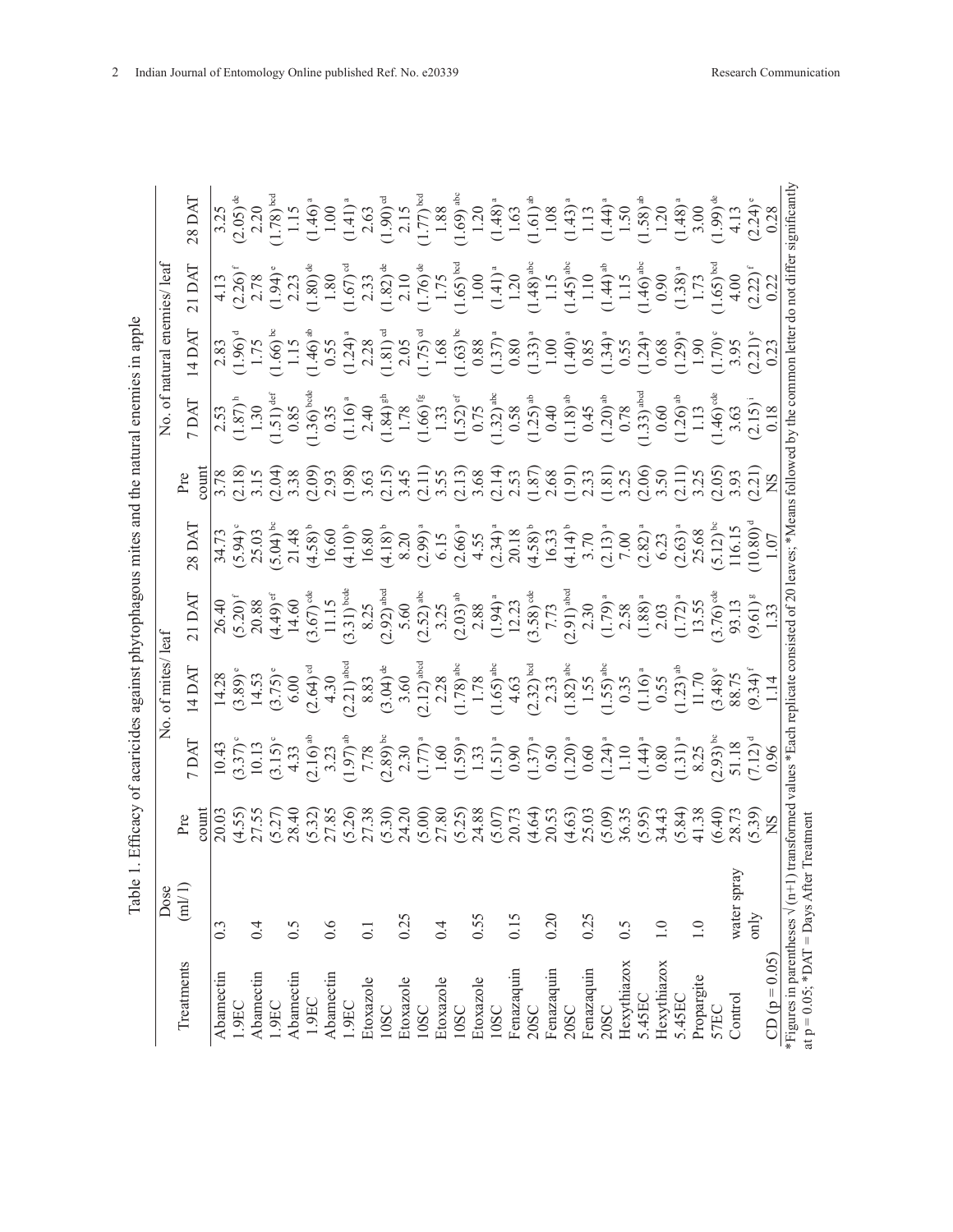safety/ toxicity of acaricides. The data was analyzed statistically after  $\sqrt{(n+1)}$  transformation.

# **RESULTS AND DISCUSSION**

The data revealed significant reduction in mite incidence after 7 DAS in all the treatments (Table 1). Fenazaquin (all concentrations), hexythiazox (both concentrations) and etoxazole (0.25, 0.4 and 0.55 ml/ l) were more effective followed by abamectin (0.6 and 0.5ml/ l), while etoxazole (0.1ml/ l), propargite (1.0ml/ l) and abamectin (0.3 and 0.4ml/ l) were less effective; the least mite count of 0.50 mites/ leaf was observed in fenazaquin  $\omega$  0.20 ml/ l, however, it was found at par with fenazaquin @ 0.15, 0.25 ml/ 1 (0.90, 0.60 mites/ leaf), hexythiazox @ 0.5, 1.0 ml/ l (1.10, 0.80 mites/ leaf), etoxazole @ 0.25, 0.4, 0.55 ml/1(2.30, 1.60, 1.33 mites/ leaf) and abamectin  $(a)$  0.5, 0.6 ml/ 1 (4.33, 3.23) mites/ leaf). Fourteen DAS, both the concentrations of hexythiazox (0.35, 0.55 mites/ leaf), fenazaquin @ 0.20, 0.25ml/ l (2.33, 1.55 mites/ leaf), etoxazole @ 0.4, 0.55ml/ l (2.28, 1.78 mites/ leaf) retained their efficacy, whereas fenazaquin  $\omega(0.15 \text{m})/1$  (4.63 mites/ leaf), etoxazole @ 0.1, 0.25 ml/ l (8.83, 3.60 mites/ leaf) and all the concentrations of abamectin (4.30 to 14.28 mites/ leaf) were less effective; after 21 DAS, hexythiazox (both concentrations), fenazaquin (0.25ml/ l), etoxazole (0.4 and 0.55 ml/ l) retained effectiveness (2.03 to 3.25 mites/ leaf); and after 28 DAS, although all the acaricides showed an increase in incidence still higher doses of fenazaquin and etoxazole (3.70, 4.55 mites/ leaf) were superior.

These results are in confirmation with Rana and Bhardwaj (2004) on fenazaquin who reported it as highly effective and persistent against European red mite *Panonychus ulmi* on apple. Reddy et al. (2014) found abamectin and fenazaquin as superior against two spotted spider mite infesting cucumber under laboratory and green house conditions. Alfred and Ramaraju (2018) reported hexythiazox 5.45EC as very effective against *Oligonychus coffeae* in tea. Wang et al. (2018) ranked eight acaricides, from highest average efficacy at the recommended dosage to lowest as etoxazole > bifenazate > fenpyroximate > propargite > spirodiclofen > pyridaben > hexythiazox > chlorfenapyr against two spotted spider mites on greenhouse strawberries. Propargite was found moderately toxic against phytophagous mites of fruit trees (Laffi and Raboni, 1995; Khajuria and Sharma, 2010). Different natural enemies viz., *Chrysoperla* larvae, phytoseiid mites, *Stethorus* beetles and predatory thrips were observed

during the study. Data on the toxicity at different concentrations against the natural enemies indicated their significant higher mortality in all the acaricidal treatments (Table 1); fenazaquin and hexythiazox recorded higher toxicity, while most others were found to be moderately toxic. High toxicity of fenazaquin observed in this study, receives support from Kim and Seo (2001) who reported it to be very toxic to adult females and immatures of *Amblyseius womersleyi*. They also found that etoxazole did not seriously affect the survival and reproduction of adult female predators but caused high mortality rates in eggs and larvae of *A.womersleyi*. Moderate toxicity of hexythiazox observed now receive support from Hoy and Ouyang (1986) who reported it to be safer against phytoseiid predator *Metaseiulus occidentalis* (Nesbitt), whereas moderate toxicity of propargite corroborate the earlier reports of Croft (1975) and Khajuria and Sharma (2010).

### **REFERENCES**

- Alfred Daniel J, Ramaraju K. 2018. Evaluation of hexythiazox 5.45 EC against red spider mite *Oligonychus coffeae nietner* on tea. Journal of Entomological Research 42(4): 579-583
- Croft B A, Hoyt S C, Westigard P H. 1987. Spider mite management on pome fruits, revisited: organotin and resistance management. Journal of Economic Entomology 80: 304-311.
- Croft B A. 1975. Integrated control of apple mites. Michigan State University, Co-operative Extension Service, USA. Extension Bulletin No. E-825. 16 pp.
- Hoy M A, Ouyang Y L. 1986. Selectivity of the acaricides clofentezine and hexythiazox to the predator *Metaseiulus occidentalis* (Acari: Tetranychidae). Journal of Economic Entomology 79: 1377-1380.
- Khajuria D R, Sharma J P. 1996. Outbreak of phytophagous mites on apple in Kullu valley. Indian Journal of Plant Protection 24(1,2): 134-138.
- Khajuria D R, Sharma J P. 2001. Bio efficacy of various pesticides against the European red mite, *Panonychus ulmi* (Koch), on apple. Pest Management and Economic Zoology 9(1): 89-92.
- Khajuria D R, Dubey J K, Gupta D. 2006. Management of phytophagous mites with selective acaricides on apple and sensitivity of phytoseiid mites to acaricides. Pest Management and Economic Zoology 14(1&2): 1-9.
- Khajuria D R. 2009. Predatory complex of phytophagous mites and their role in integrated pest management in apple orchard. Journal of Biopesticides 2(2): 141-144.
- Khajuria D R, Sharma J P. 2010. Bio-efficacy of various acaricides against the phytophagous mites on apple and their sensitivity to the phytoseiid mites. Pest Management and Economic Zoology 18(1/ 2): 116-121.
- Kim S S, Seo S G. 2001. Relative toxicity of some acaricides to the predatory mite, *Amblyseius womersleyi* and the two spotted spider mite, *Tetranychus urticae* (Acari: Phytoseiidae, Tetranychidae). Applied Entomology and Zoology 36(4): 509-514.
- Laffi F, Raboni F. 1995. New acaricides effective against red spider mite of fruit trees. Informatore Agrario 51(4-7): 60-64.
- Marshall D B, Pree D J. 1995. Effect of miticides on the life stages